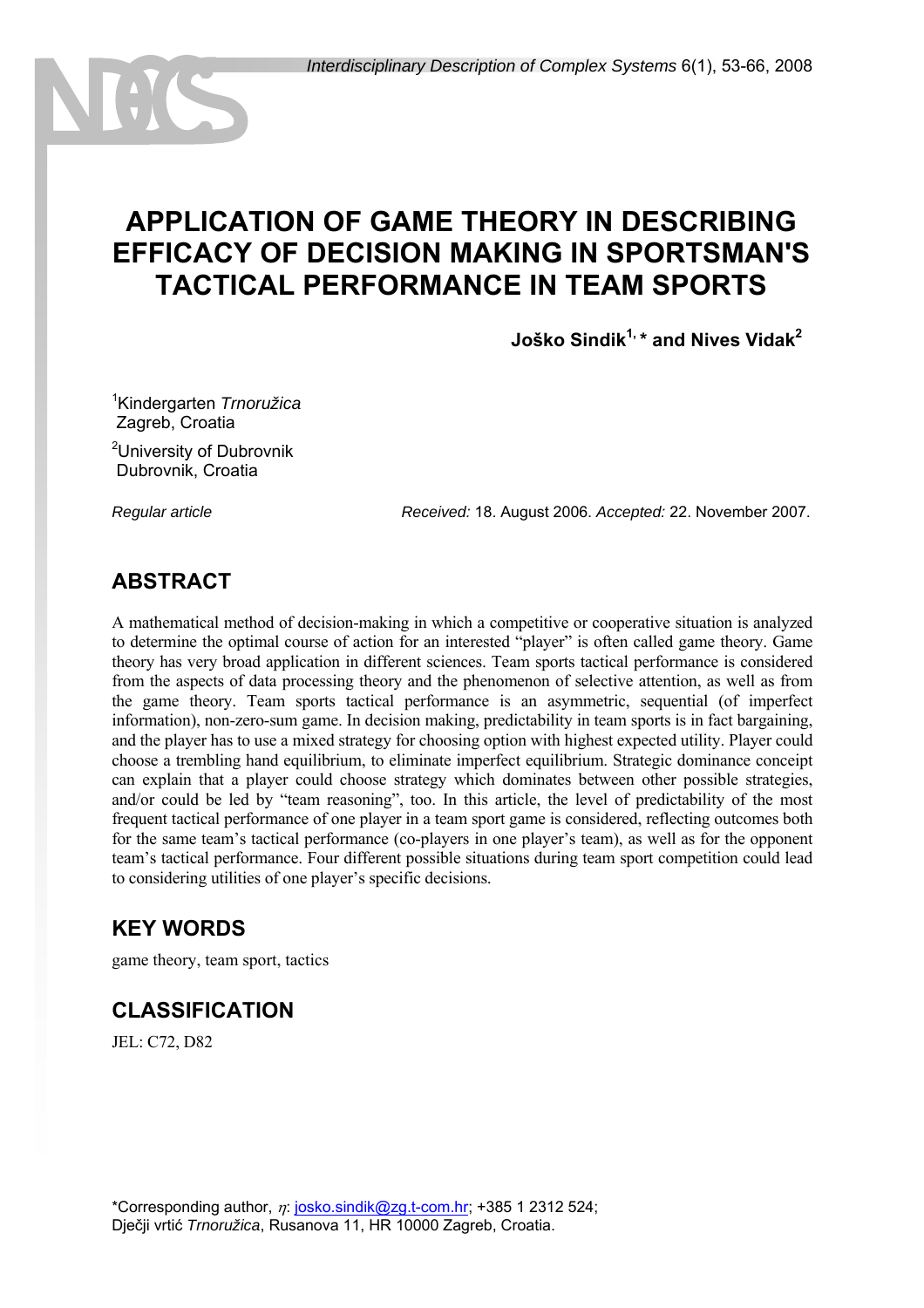# **INTRODUCTION**

A mathematical method of decision-making in which a competitive or cooperative situation is analyzed to determine the optimal course of action for an interested "player" is often called game theory [1]. A game is any situation in which the outcomes ('pay-offs') are the product of interaction of more than one rational player. The term includes not only games in the ordinary sense, but a wide range of human interactions. Game theory studies situations where multiple players make decisions in an attempt to maximize their returns. The essential feature is that it provides a formal modelling approach to social situations in which decision makers interact with other agents.

Game theory has played, and continues to play a large role in the social sciences. Beginning in the 1970s, game theory has been applied to animal behaviour, including evolutionary theory [2]. Many games, especially the prisoner's dilemma [3], are used to illustrate ideas in political science and ethics. Game theory has recently drawn attention from computer scientists because of its use in artificial intelligence and cybernetics. The first known discussion of game theory was written by James Waldegrave in 1713. In 1838, Cournot considers a duopoly and presents a solution that is a restricted version of the Nash equilibrium [4]. But, game theory really exists as a unique field since John von Neumann published a series of papers in 1928 (he can rightfully be called the inventor of game theory). Von Neumann's work in game theory culminated in the book "The Theory of Games and Economic Behaviour" by von Neumann and Oskar Morgenstern [5]. This work contains the method for finding optimal solutions for two-person zero-sum games. During this time period, work on game theory was primarily focused on cooperative game theory, which analyzes optimal strategies for groups of individuals, presuming that they can enforce agreements between them about proper strategies.

In 1950, the first discussion of the prisoner's dilemma appeared, and around this same time, John Nash developed a definition of an "optimum" strategy for multiplayer games where no such optimum was previously defined, known as Nash equilibrium [6-8]. This equilibrium allowed the analysis of non-cooperative games as well as cooperative ones. Nash mathematically clarified the distinction between cooperative and noncooperative games [8]. In noncooperative games, unlike cooperative ones, no outside authority assures that players stick to the same predetermined rules, and binding agreements are not feasible. Further, he recognized that in noncooperative games there exist sets of optimal strategies (so-called Nash equilibrium) used by the players in a game so that no player can benefit by unilaterally changing his or her strategy if the strategies of the other players remain unchanged [1]. Because noncooperative games are common in the real world, the discovery revolutionized game theory. Nash also recognized that such an equilibrium solution would also be optimal in cooperative games. Nash also introduced the concept of bargaining [2, 3], in which two or more players collude to produce a situation where failure to collude would make each of them worse off. Reinhard Selten [9] introduced his solution concept of subgame perfect equilibrium, which further refined the Nash equilibrium. In 1967, John Harsanyi developed the concepts of complete information and Bayesian games [10]. In the 1970s, game theory was extensively applied in biology, largely as a result of the work of John Maynard Smith and his evolutionary stable strategy. In addition, the concepts of correlated equilibrium, trembling hand perfection, and common knowledge were introduced and analyzed. Schelling worked on dynamic models, early examples of evolutionary game theory. Aumann contributed more to the equilibrium school, developing an equilibrium coarsening correlated equilibrium and developing extensive analysis of the assumption of common knowledge [2].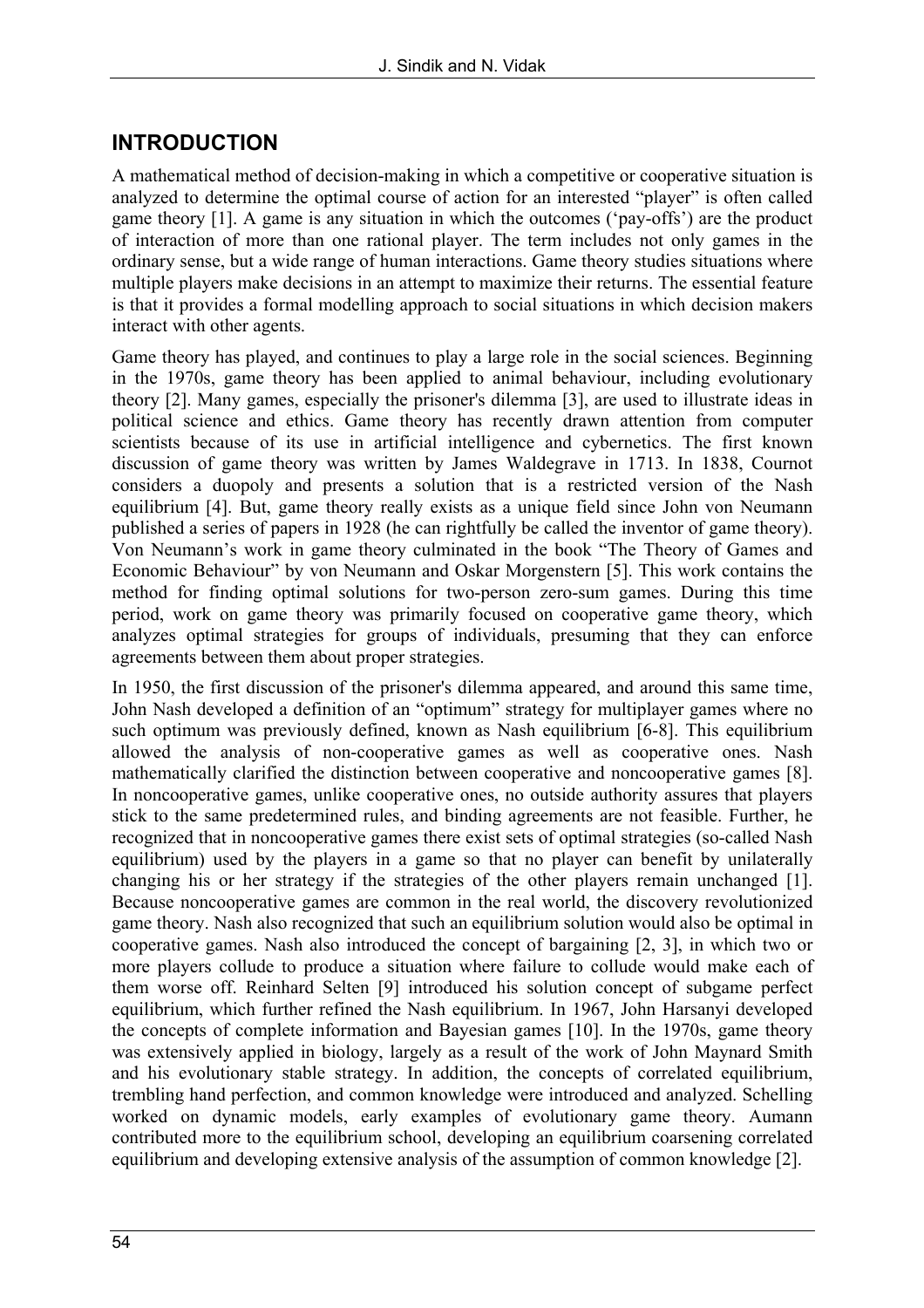In this article a review of decision making 'logic' has been given, in accordance with mathematical game theory hypotheses (Section 1.1.). Consequently, the issues of unstable equilibrium have been considered (Section 1.2.), as defined by Nash, describing a number of cases lacking the universal rational solution for the decision maker. As a specific case of necessarily unstable equilibrium the team resoning has been explained (Section 1.3.), where the decision maker attempts to maximize the collective and not the individual payoff. In this article, externally competitive (sport game is s competition between two teams) but internally (inside the same team) cooperative team sports were analyzed, which include interaction between players [31]. These are so-called sport games (football, soccer, basketball, volleyball, ice hockey, handball, water-polo, etc.).

Game theory has been applied in analysis of consequences of making a decision on tactical performance of an individual in team sport, for the players in both the player's and opponent team (Section 2). Beyond the game theory, psychological theoretic frames for describing efficacy of tactical sportsman's performance in competition are: data processing theory and phenomenon of the selective attention. Both "psychological frames" explain why a player might choose less rational decisions (unpredictable performance, for example) in sport situations.

The reasons why an individual may bring more or less rational decisions in tactical performance have been given within data processing model (Section 2.1.) and selective attention phenomenon (Section 2.2.). Predictibility of an individual player's behaviour may have an excitatory or inhibitory effect onto his co-players and players of the opponent team (Section 2.3.). The central part of the article (Section 2.4.) describes hypothetical situations in relation to predictability of a player's tactical performance during a game, and the effect onto the tactical performance efficacy of the players of his own or opponent team.

### **TYPES OF GAMES**

In a symmetric game, payoffs for playing a particular strategy depend only on the other strategies employed, not on who is playing them. If identities of players can be changed without changing the payoff to the strategies, then a game is symmetric. In asymmetric games, there are no identical strategy sets for both players. It is possible, however, for a game to have identical strategies for both players, yet be asymmetric [11]. Zero sum games are a special case of constant sum games, in which choices by players can neither increase nor decrease the available resources. In zero-sum games the total benefit to all players in the game, for every combination of strategies, always adds to zero (a player benefits only at the expense of others). Many games studied by game theorists (including the Prisoner's Dilemma) are non-zero-sum games, because some outcomes have net results greater or less than zero. Informally, in non-zero-sum games, a gain by one player does not necessarily correspond with a loss by another. In simultaneous games, either both players move simultaneously, or the later players are unaware of the earlier players' actions (making them effectively simultaneous). Sequential (dynamic) games are games where later players have some knowledge about earlier actions. This need not be perfect knowledge about every action of earlier players; it might be very little information. For instance, a player may know that an earlier player did not perform one particular action, while he does not know which of the other available actions the first player actually performed. A subset of sequential games consists of games of perfect information. A game is one of perfect information if all players know the moves previously made by all other players. Thus, only sequential games can be games of perfect information, since in simultaneous games not every player knows the actions of the others. Most games studied in game theory are imperfect information games.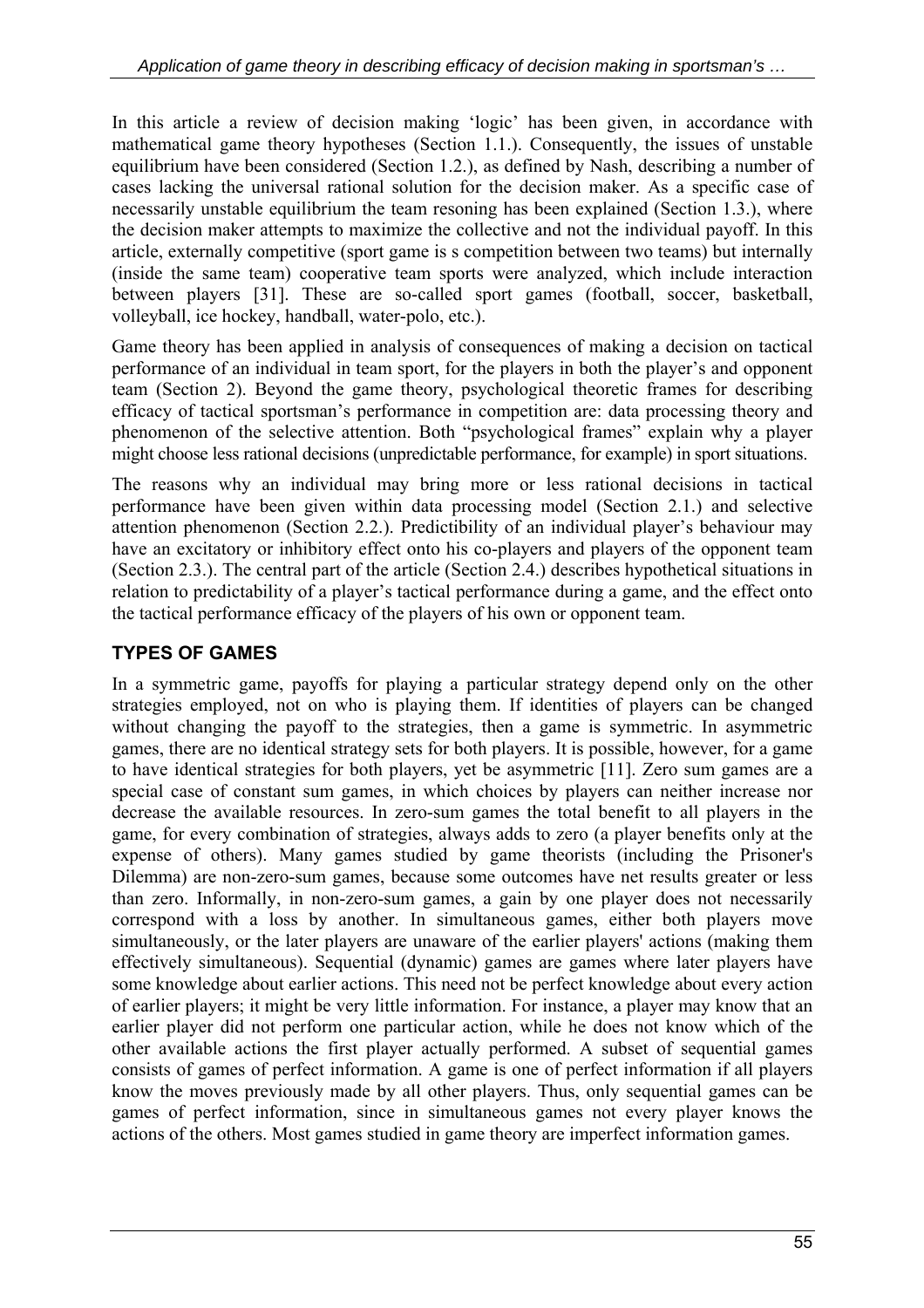#### **DECISION MAKING**

Game theory is concerned with rational choice in decisions involving two or more interdependent decision makers. Its range of applicability is broad, including all decisions in which an outcome depends on the actions of two or more decision makers, called players, each having two or more ways of acting, called strategies, and sufficiently well-defined preferences among the possible outcomes to enable numerical payoffs reflecting these preferences to be assigned [12-14].

Decision theory has a certain logical primacy in psychology, because decision making drives all deliberate behaviour, and game theory is the portion of decision theory dealing with decisions involving strategic interdependence. The notion of rationality underlying game theory is instrumental rationality, according to which rational agents choose the best means to achieve their most preferred outcomes [13]. A person's reasons for acting in a particular way are invariably internal, hence an action is instrumentally rational, relative to the agent's knowledge and beliefs at the time of acting, if it is the best means to achieve the most preferred outcome, provided only that the knowledge and beliefs are not inconsistent or incoherent [13, 15]. Instrumental rationality is formalized in expected utility theory, introduced as an axiomatic system by von Neumann and Morgenstern [1], in which utilities are represented by payoffs, and the theory (presented by von Neumann and Morgenstern) is primarily normative, in as much as its basic aim is to determine what strategies rational players should choose to maximize their payoffs. It is not primarily a positive or descriptive theory that predicts what strategies human players are likely to choose in practice.

The starting point for modeling any decision problem must be an understanding of the problem as it is seen by the decision-maker, a definition of the objectives of the decisionmaker, the identification of alternative solutions to the problem, and the formulation of means for representing the objectives in a way that can be used to select among the alternative answers [13]. A utility function is a means for representing the objectives in a way that can be used to select among the alternative answers. To represent the objectives, two aspects must be recognized. One is the relative importance of the objectives and the second is the scale for assessment individually for each of them. In this respect, it is important to note that an unweighted mix of criteria, such as "the greatest good for the greatest number," is irrational; one cannot in general optimize two objectives simultaneously. To do so, there must be a single criterion, and if there are two or more objectives, that criterion must suitably represent their relative importance. It is that requirement that makes the utility function necessary [13]. The process of modelling a decision-making problem has three steps. First is to translate the problem of comparison among objectives into "quantitative/qualitative" ratios. Second is to translate, to the extent possible, the qualitative objectives into quantitative ones. For example, this might be accomplished by translating "effectiveness" into a combination of measurable characteristics. Third, and most fundamental, is to translate the process of assessment into relative comparisons of alternative options [2].

The usual frame of reference for a game theoretic model is a competitive game, in which the contexts represent the opponent's strategies for play, and the utilities (if positive) are payments to the decision-maker from the opponent (or, if negative, from the decision-maker to the opponent).

As a principle, game theory assumes that the players in a game are "rational," in the sense that they will each make decisions that are best for their individual interests, as expressed by their respective utility functions. That implies, in particular, that the relative frequencies of the options and contexts will be determined by the optimal strategy of the player whose plays they represent.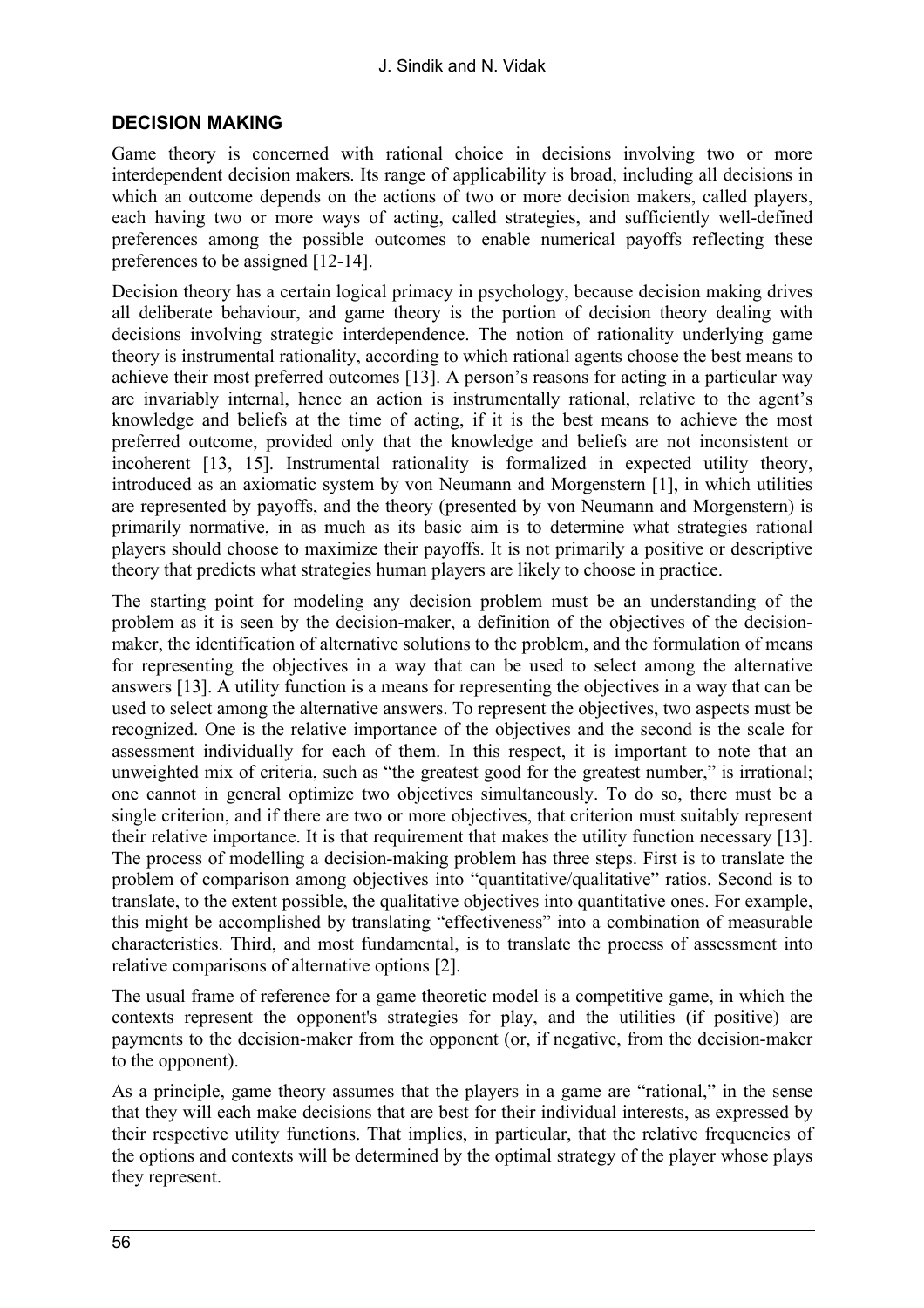It is further assumed that both players have complete knowledge of the utility functions for each.

In particular, there are applications of game theory for which the assumption of maximizing individual interests, with max-min as the resulting criterion for choice and with the use of randomization as the means for creating mixed strategies, may be changed. The means for doing so is called "bargaining" and the resulting games are called "cooperative games".

Bargaining is a process of making offers and demands with the objective of achieving total, joint results that are better than can be obtained from simply the competitive game [7, 8, 16].

In non-cooperative games, the players act independently, whereas in cooperative games they are free to negotiate coalitions based binding and enforceable agreements. The leading solution concept for non-cooperative games is Nash equilibrium. This is a profile of strategy choices, one for each of the *n* players in a game, such that each player's strategy is a best reply to the  $n-1$  others. The best reply is a strategy that maximizes a player's payoff, in case of strategies chosen by the others. An important psychological property of an equilibrium point is that it gives the players no cause to regret their strategy choices when those of their co-players are revealed. Nash [7, 8] gave two separate proofs that every game with a finite number of players (each having a finite number of strategies) has at least one equilibrium point, provided that mixed strategies are brought into consideration. A mixed strategy is a probability distribution over a player's (pure) strategies. In the popular Bayesian interpretation of game theory, a mixed strategy is viewed construed as uncertainty in the mind of a co-player about which pure strategy will be chosen [16].

The fundamental problem in an attempt to determine rational play in games is that individual players have incomplete control over the outcomes of their actions. A rational decision maker chooses the option with the highest expected utility or one of the options with the highest expected utility. But a game does not generally have a strategy that is best in this straightforward sense, because a player's preferences range over outcomes, not strategies, and outcomes are determined partly by the choices of other players.

 Deviations from perfect rationality are inevitable, because human decision makers have restricted rationality. Bridging hypothesis provides game theory with a secondary objective, that of making testable predictions, thus justifying the otherwise inexplicable enterprise of experimental gaming [17-20].

### **UNSTABLE EQUILIBRIUM**

The specification of the game and the players' rationality are common knowledge in the game. Any uniquely rational solution must be an equilibrium point, and any conclusion that a player validly deduces about a game will be deduced by the co-player(s) and will be common knowledge in the game. This logical implication is called the transparency of reason [21]. A Nash equilibrium, even if unique, is not necessarily a rational solution, because a game may have no uniquely rational solution.

If a particular outcome is a Nash equilibrium, that is not a sufficient reason for a rational player to choose the corresponding equilibrium strategy. It implies that neither player has any reason to expect the other to choose a mixed equilibrium strategy. In the mixed-strategy case, not only does the fact that a particular outcome is a Nash equilibrium fail to provide a player with a sufficient reason for choosing the corresponding equilibrium strategy, but, on the contrary, it appears to vitiate any reason that a player might have for choosing it.

Harsanyi [16] suggested that a player should always be assumed to have a small amount of uncertainty about a co-player's payoffs. If games with solutions in mixed strategies are modelled by disturbed games with randomly fluctuating payoffs, deviating slightly from the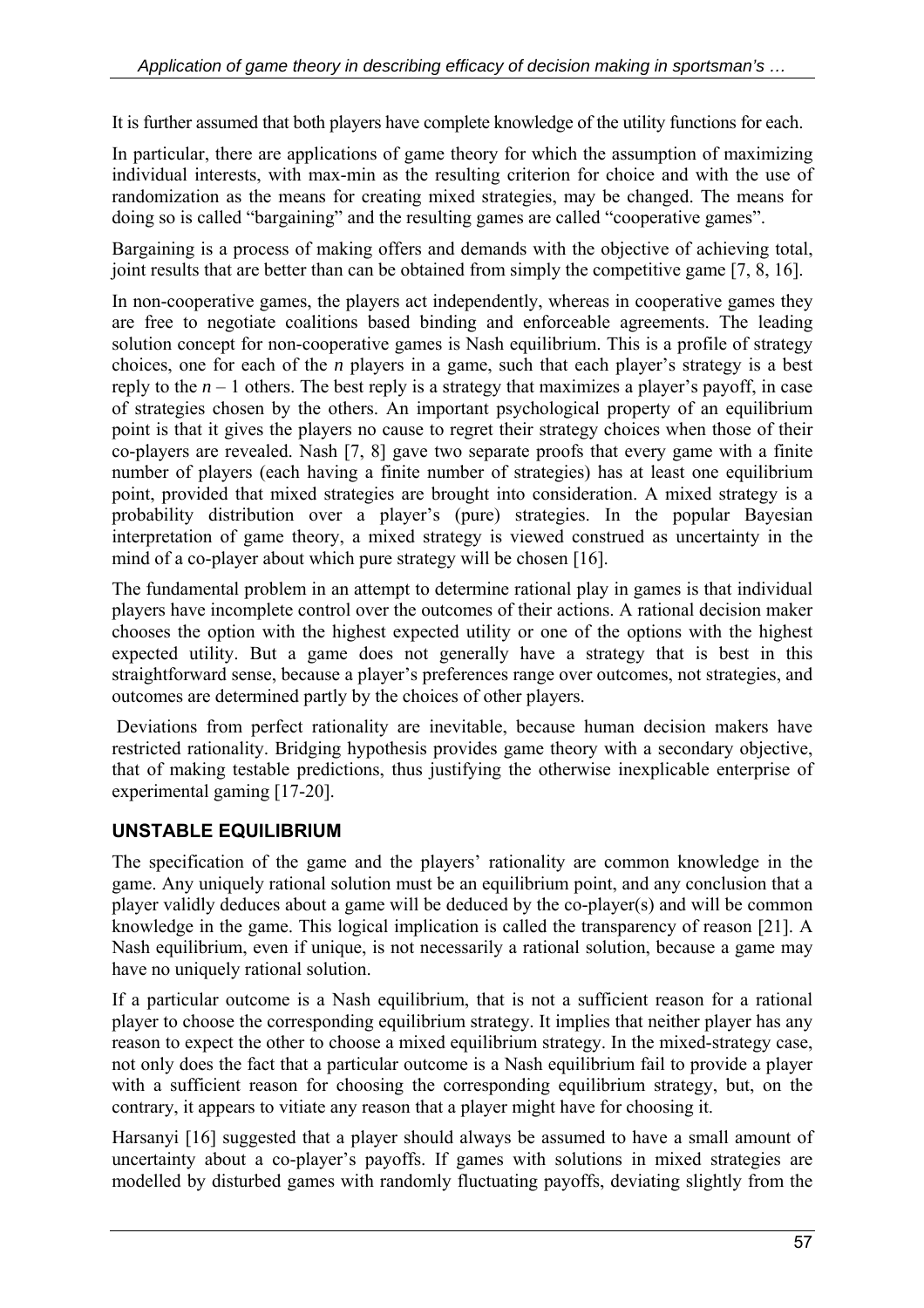values in the payoff matrix, then mixed-strategy equilibrium becomes replaced by purestrategy equilibrium points, and the fluctuating payoffs interact in such a way that rational players choose strategies with the probabilities prescribed by the original mixed-strategy solution. Thus, although rational players will simply choose their best pure strategies without making any attempt to randomize, they will choose them with the probabilities of the classical mixed-strategy solution.

Some equilibrium points require players to choose strategies that are arguably irrational. This anomaly was discovered by Selten [9, 22], who developed a refinement of Nash equilibrium, called the subgame-perfect equilibrium. This equilibrium is one that induces payoffmaximizing choices in every branch or subgame of its extensive form. Selten [22] introduced the concept of trembling-hand equilibrium to identify and eliminate imperfect equilibrium. At every decision node in the extensive form of a game there is assumed to be a small probability ε (epsilon) that the player's rationality will break down for some unspecified reason, resulting in a mistake or unintended move. Selten presupposes whenever a player's hand 'trembles', the erroneous move is assumed to be determined by a random process, and every move that could possibly be made at every decision node therefore has some positive probability of being played. Assuming that the players' trembling hands are common knowledge in a game, Selten proved that only the subgame-perfect equilibrium of the original game remain equilibrium points in the perturbed game, and they continue to be equilibrium points as the probability ε tends to zero. According to this widely accepted refinement of the equilibrium concept, the standard game-theoretic assumption of rationality is reinterpreted as a limiting case of incomplete rationality.

### **TEAM REASONING**

Team reasoning [23-26] is based on the idea that, under certain circumstances, players act to maximize their collective payoff, relative to their knowledge and beliefs, rather than their individual payoffs. A team-reasoning player first identifies a profile of strategy choices that maximizes the collective payoff of the players, and if this profile is unique, plays the corresponding individual strategy that is a component of it. This involves a radical revision of the standard assumptions, according to which decision makers maximize individual payoffs. But examples of joint enterprises abound in which people appear to be motivated by collective rather than individual interests. In some circumstances de-individuation may even occur, with people tending to lose their sense of personal identity and accountability [27, 28]. Experimental research has confirmed the intuition that there are circumstances in which decision makers prefer outcomes that maximize collective payoffs [29].

A second suggestion for explaining the payoff-dominance phenomenon is Stackelberg reasoning, suggested by Colman and Stirk [30]. The assumption here is that players choose strategies that maximize their individual payoffs on the assumption that any choice will invariably be met by the co-player's best reply, as if players could read each others' minds.

In spite of strategic dominance, experimental evidence [18] has shown that players frequently cooperate, to their mutual advantage. Strategic dominance describes a situation when dominance is strong, when a strategy yields a strictly better payoff than any alternative against all possible counter-strategies, as in the Prisoner's Dilemma Game. In those circumstances, it seems obvious that it is the uniquely rational way of acting. Even if a strategy only weakly dominates all other strategies, that seems to be a strong argument for choosing it.

The most compelling solution concept of all is strategic dominance. Nothing seems more obvious than the rationality of choosing a strategy that yields a higher payoff than any other against every possible counter-strategy or combination of counter-strategies. If one course of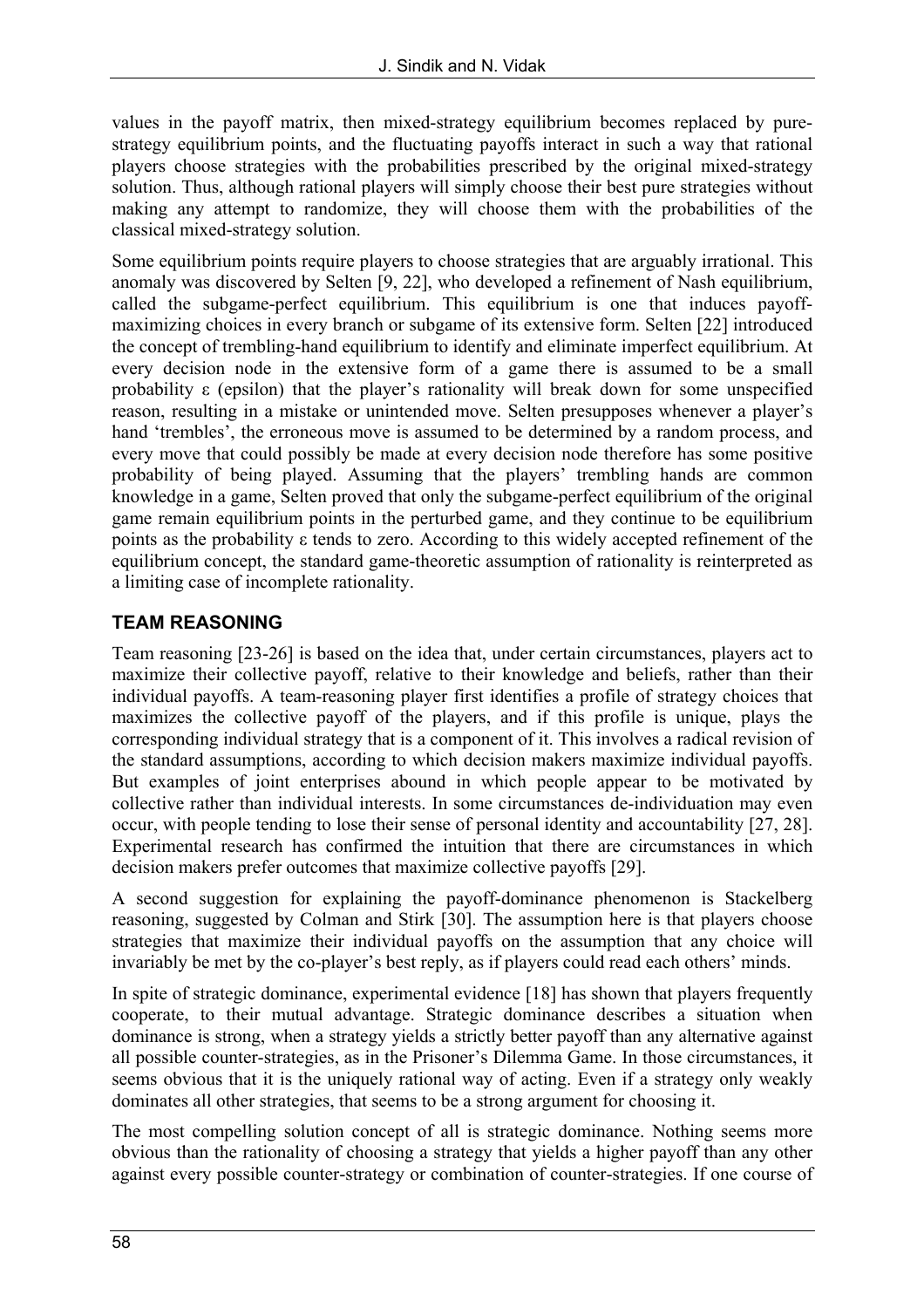action is unconditionally best in all circumstances that might arise, then it seems obvious that a rational player will invariably choose it.

# **GAME THEORY AND TACTICAL SPORT PERFORMANCE IN TEAM SPORTS**

It's important to emphasize that games are commonly defined as sets of players, actions and preferences over the outcomes. In this article, "players" are sport teams (opponents and coplayers) and predictability/unpredictability of individual player's actions.

Szymanski [32] used game theory in a sport economy, describing an influence of increasing gate revenue sharing among teams in one league, which reduces competitive balance. The same author [33] used game theory in describing the economy of the sport contests. Sindik et al. [34] used the model of non-zero-sum games to describe some problems in working circles, between the leader and employees.

In this article, game theory is used in an attempt to explain payoffs linked with predictability of individual player's actions, for co-players in his own team, as well as for the opponent team players. It is assumed that predictability in team sports could be explained as an asymmetric, sequential, non-zero-sum game. Individuals do not have the same importance in team performances (that is the reason for explaining them as asymmetric), payoff results are always greater or less than zero (non-zero-sum is caused by different "fatal" choices in various sport game's situations, but also in sometimes unpredictable positive payoffs, even in moderate negative payoffs). Moreover, predictability in team sports is a sequential game of imperfect information, because all players have some knowledge about the moves previously made by all other players, but not all their moves in all typical sport situations. From the decision making point of view, predictability in team sports is in fact bargaining, because a player can't make decisions only depending on opponent team tactical performance (rules of the competitive game). He must simultaneously consider the tactical performance of his coplayers in the same team (rules of the cooperative game), and make some mixed strategy for choosing option with highest expected utility. So, a player could choose a trembling hand equilibrium, to eliminate imperfect equilibrium, which comes out from subgame-perfect equilibrium (complexity of the teams sport's performance can induce player's partial analysis of some aspects of sport tactical performance). Besides, team reasoning could lead to identifying a profile of strategy choices that maximizes collective payoff of the players. Finally, strategic dominance can explain that a player when making decision about tactical performance under certain circumstances could choose strategy which dominates among other possible strategies.

#### **DATA PROCESSING AS A QUALITY LIMITING FACTOR IN ACTIONABLE PLAYER'S PERFORMANCE IN COMPETITION**

Data processing capacity of each sportsman is limited. If one of the tasks requires total available data processing capacity 'space', it will result with other tasks being performed with less efficacy. Fast data processing determines correct and duly motor action, and that motor action induces the performance in sport competition.

That is the reason why the data processing model is of great importance for describing quality of the player's tactical performance, hence the sport result of the whole individual's sport team.

The quantity of the transferred information in a problem situation, could be quantified in terms of number of questions needed for solving that problem (number of information bits), or in the terms of the mathematical formulas [31]. The idea about limited capacity of the data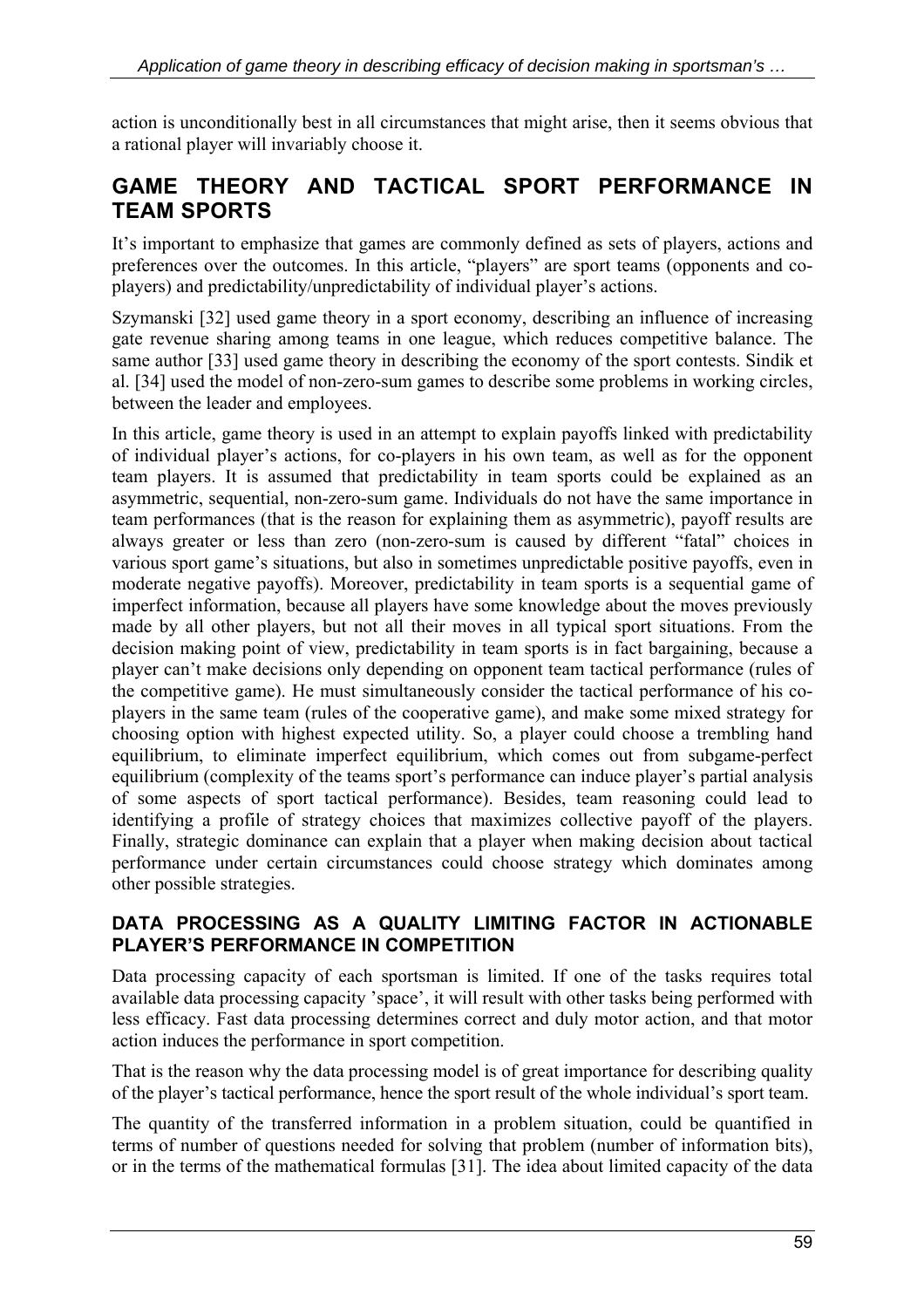processing helps in making difference between a very skilful sportsman and less skilful sportsman [31], which is measurable by testing the response time. Namely, it has been proven that by increased learning (training) the attention requirements needed for the motor action decrease, leaving more space for processing of other data, i.e. for acquiring new technical or tactical knowledge. If some task occupies all space for data processing of an individual, there is no more space for the other tasks which also need attention and data processing. That's the reason why well trained sportsmen have faster data processing. But, the situation is not so simple, good technical and tactical training is not enough. Even if a player is very skilful in performing particular technical and tactical elements, there is a possibility that he could perform slowly, while confronting an unpredictable situation in sport competition.

From the aspect of possibility of fast data processing in the team sports, synchronized cooperation between players is a factor which sometimes extremely contributes to the team success, much more than a fictive «sum» of individual qualities in individual players, respectively individual's motor and functional abilities, technical skills. Untrained or unforeseeable tactical performance of an individual within a team in sporting events necessarily influences the need for data processing capacity space enlargement, thus slowing down the 'team' reaction time and reflecting onto poorer team performance.

#### **SELECTIVE ATTENTION AND SPORT PERFORMANCE**

Selective attention is ability for suppressing entrance of irrelevant information, simultaneously focusing attention on relevant information.

Easterbrook's "theory of using signs" [31] describes the phenomenon of reducing the extent of attention. With a growing level of activation (arousal), player's attention latitude can be tight. This process of reducing attention latitude has some desirable «optimum» (optimal level of the arousal), when entrance of the irrelevant signs is reduced. However, further process of reducing, which grows along with the level of arousal, leads to reducing perception of irrelevant, and even some relevant signs, which will have non-desirable influence on action sport player's efficacy (performance in competition). Over-aroused player will make faults during sport performance, because he sub-optimally uses less processed information. Very probably, he gets less information and makes bad selections. Similar assumption may be made on team level, when contemplating unforeseeable tactical performance of an individual player in relation to agreed team tactics during a sporting event: it results in 'distraction' and over-arousal of other players in the team, who are required to put some extra effort to understand tactical moves of an individual player, instead of being focused onto team tactics. Consequently, their tactical performance is necessarily poorer.

#### **INFLUENCE OF PREDICTABILITY OF ACTIONS OF PLAYERS IN THE SAME TEAM ON THE FINAL RESULT IN COMPETITION**

Cooperation between players appears as an specially important factor, if we consider cooperation quality from the point of view of predictability for individual competitor, who interacts with his co-players (players in the same team) and opponents (players in the opponent team).

Analyzing theoretic assumptions, from the aspect of the team action in sport, it's probable that an individual player, exhibiting frequent unpredictable sport tactical performance for the players in the same team, is not highly responsible, consequent, disciplined, self-critical. But, if his unpredictability is expected by the players in the same team, and not expected by the opponent team, an individual will not damage group cohesion in his team. When co-players imply his unpredictability, they could perform more carefully in team tactical actions.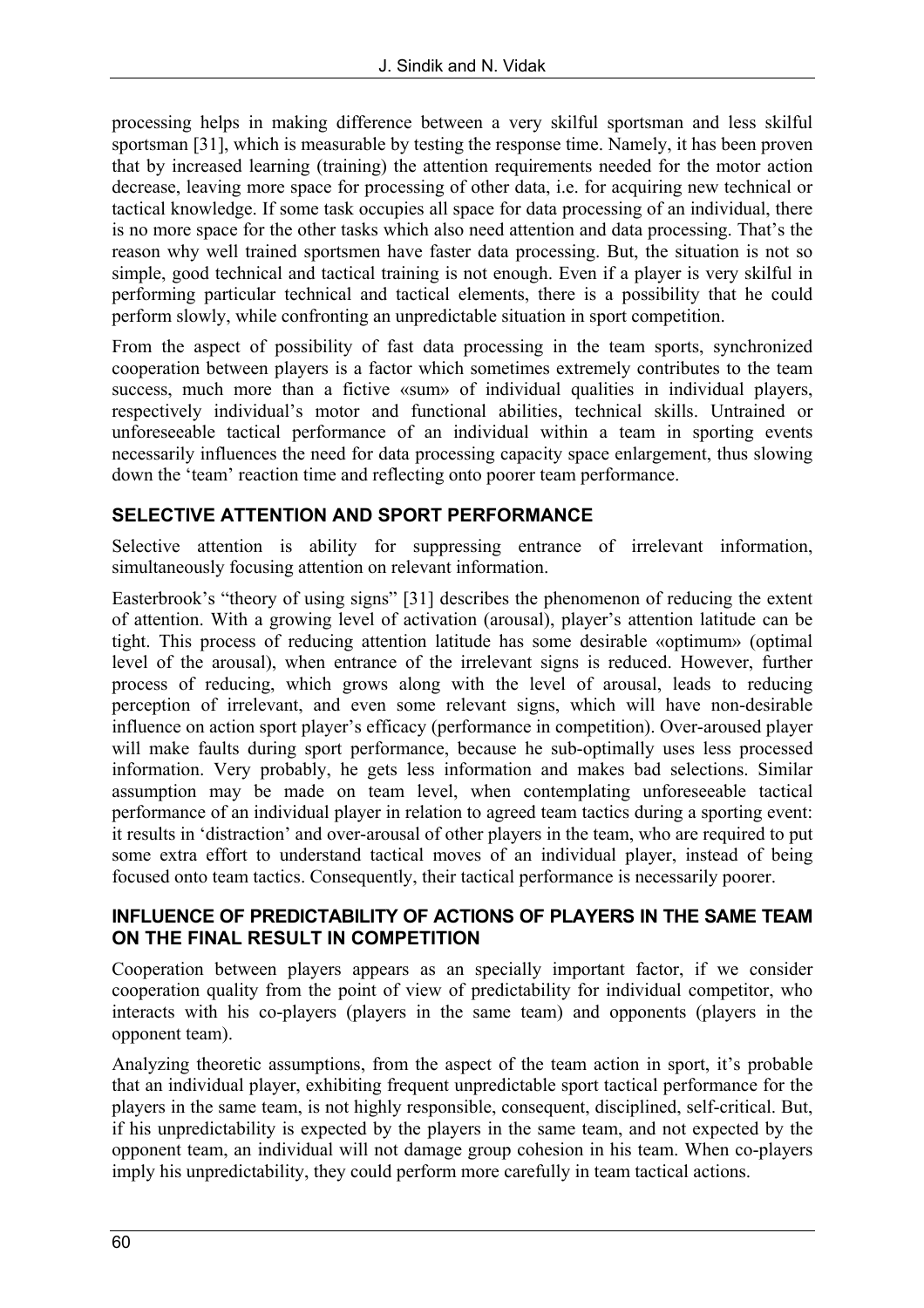From the data processing point of view, it could be argued that data processing for unpredictable individual player's performance could last longer, for the players in the same team.

From the aspect of the arousal level (Easterbrook [31]), it is probable that in the situation of less predictable individual's performance, arousal level could be beyond optimal level, what could result in poorer sport performance in both teams (player's and opponent's), but more in the opponent team (the same explanation as in the situation of group action rules). "Expected" individual's unpredictable performance could result with less excited (calm) team performance of the co-players in the same team.

#### **HYPOTHETICAL SITUATIONS: PREDICTABILITY/UNPREDICTABILITY FOR CO-PLAYERS/OPPONENTS AND THE PAYOFFS**

Actions are defined as "average" or the most frequently used individual player's tactical performance, viewed from it's predictability level (predictable/unpredictable). Outcomes are considered from the aspect of utility of the sport performance: either for an individual player or for the co-team or opponent team.

In team sports, cooperation between players is the factor which sometimes extremely contributes to team success, much more than fictive "sum" of the team members individual qualities, such as individual motor and functional abilities, technical skills, etc. This model's main assumption describes consequences of the individual's tactical decisions during sport competition in relation with a plan for own team tactical acting (co-players), but also in relations with a plan for opponent team tactical acting. But in order to consider individual's tactical performance predictability, it is necessary to consider his motor activity during sport competition.

Observing this problem from the aspect of game theory, establishing different possible situations during sport competition could lead to considering advantages for specific decisions (outcomes). The dichotomy in this article considers:

- predictability or non-predictability (for the individual's technical and tactical action during sport competition), in relation with
- co-players (in the same team) or opponents (players in the opponent's team).

In practical experiment, an "isolated" situation of the sport competition, or a sample of the individual's performance during sport competition, is considered. Nevertheless, the individual's tactical performance is a 'mediator' in relation to which utility for players of the same or opponent team is being considered. In following tables, first number in the cell OUTCOME ADVANTAGE always represents utility for the same team, in which individual plays (co-players); second number represents the utility for opponent team (opponents).

Accordingly, following main situations are possible:

- predictability for the co-players and unpredictability for the opponents,
- predictability for co-players and predictability for the opponents,
- unpredictability for co-players and unpredictability for the opponents,
- unpredictability for co-players and predictability for the opponents.

#### **Predictability for the co-players and unpredictability for the opponents**

That is hypothetically the best possible outcome for player's (individual's) team (co-players): the player whose performance is predictable to players in the same team, could enable their systematic individual and team action. Preciselly, assumed predictability is an idealisation, as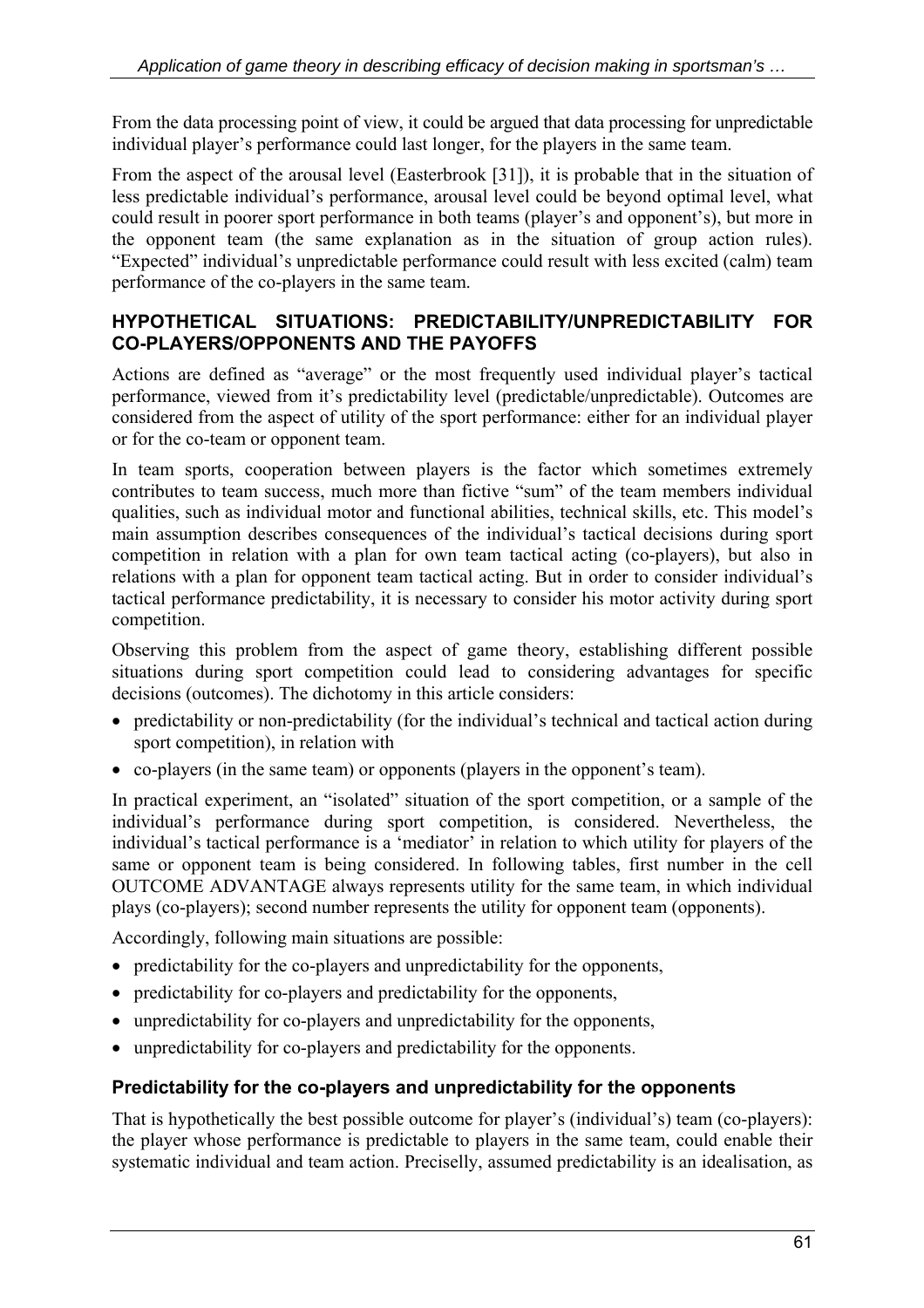in reality thereis always some contribution of unpredictable actions, or they could be assumed. All trained tactical variations could be performed.

On the other hand, unpredictability of his motor activity could have a "confusing" effect on opponents, who become disabled to currently recognize the pattern of tactical opponent's performance. In this situation, opponent's team could hardly apply adequate "contra – tactical" plan. That situation is the most rational option which player could choose, although in practice it is very hard to predict what pattern of player's tactical performance is really unpredictable for the opponent team. But, that's the option with the best utility, a number -10 (for opponent team), 10 (for his team) is added to this situation.

**Table 1.** Outcomes from the situation when a player's tactical performance is predictable for players in the same team and unpredictable for players in the opponent team.

| <b>PREDICTABLE</b> | <b>UNPREDICTABLE</b> | <b>OUTCOME AVANTAGE</b> |
|--------------------|----------------------|-------------------------|
| <b>CO-PLAYERS</b>  | <b>OPPONENTS</b>     | 10.                     |

#### **Predictability for co-players and predictability for the opponents**

That's hypothetically a very advantageous possible outcome. The player with predictable performance for the players in the same team, could enable a systematic individual and team acting to the team (same as in situation a). However, in this situation co-players include the possibility that the opponent could recognize a pattern of tactical individual's performance. Consequently, all players in the individual's team have to choose "the safer" tactical patterns of the motor performance.

On the other hand, unpredictability of his tactical performance cannot have any "confusing" effect onto the opponent team, who could currently recognize a pattern of tactical opponent's performance. In this situation, opponent's team could currently apply an adequate "contra – tactical" plan. However, this plan cannot be a surprise for co-players (who may expect counter-tactics of the opponent team), and consequently such situation cannot be considered as particularly convenient for the opponent team. That's why numbers 0 (for opponent team) and 10 (for the co-players, in player's team) are added to this hypothetic situation.

**Table 2.** Outcomes from the situation when a player's tactical performance is predictable both for players in same team and for players in the opponent team

| <b>PREDICTABLE</b> | <b>PREDICTABLE</b> | <b>OUTCOME AVANTAGE</b> |
|--------------------|--------------------|-------------------------|
| CO-PLAYERS         | OPPONENTS          |                         |

#### **Unpredictability for co-players and unpredictability for the opponents**

That's hypothetically a relatively disadvantageous possible outcome. The player whose tactical performance is unpredictable for the players in the same team, could disable any systematic individual and team acting (in his team), especially when applying "risky" tactical patterns. Applying such patterns could be "suicidal" for the individual's team, if his tactical performance is unpredictable. On the other hand, although unpredictability of his action performance could have some "confusing" effect on the opponent (so the opponent couldn't apply adequate "contra-tactics"), this tactical pattern is disadvantageous for the opponent team, too. Namely, neither player's team nor opponent team could include "the safest" or "risky" tactical patterns of tactical performance. That is the only option which brings absolute doubt, total unpredictability. However, possible favourable outcome of the individual "improvisation" could bring some "positive" outcome (mostly by "confusing" the opponent team). That's why number –10 (for co-players in player's team), and -10 (for opponent team) is added to this hypothetic situation.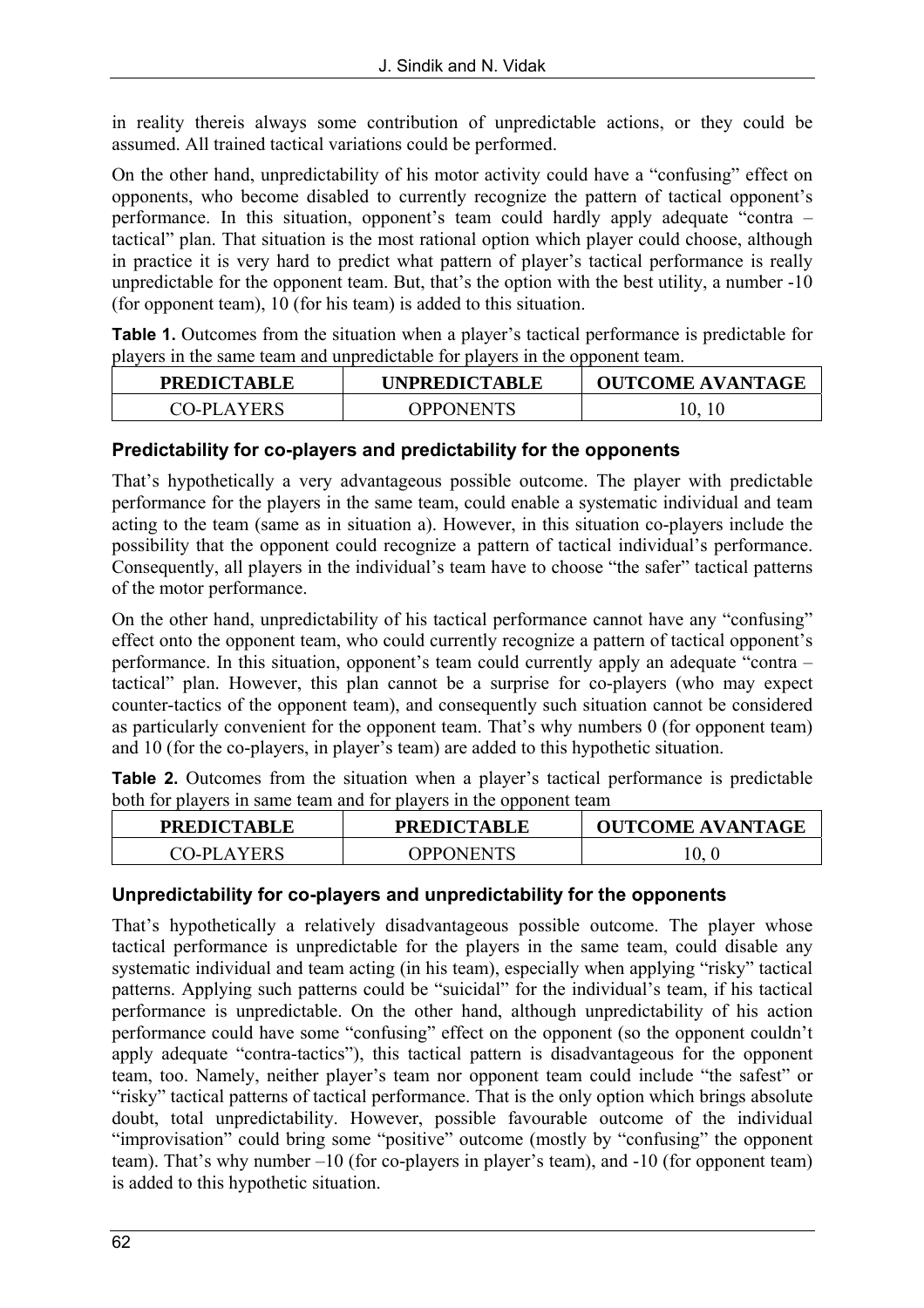|                                                                    |  |  | <b>Table 3.</b> Outcomes from the situation when a player's tactical performance is unpredictable |
|--------------------------------------------------------------------|--|--|---------------------------------------------------------------------------------------------------|
| both for players in same team and for players in the opponent team |  |  |                                                                                                   |

| <b>UNPREDICTABLE</b> | <b>UNPREDICTABLE</b> | <b>OUTCOME AVANTAGE</b> |
|----------------------|----------------------|-------------------------|
| CO-PLAYERS           | <b>OPPONENTS</b>     | $-10, -10$              |

#### **Unpredictability for co-players and predictability for the opponents**

That's hypothetically the most disadvantageous possible outcome. The player whose tactical performance is unpredictable for the players in the same team, could disable them in any systematic individual and team acting, especially while applying "risky" tactical patterns (same as in the situation c.). On the other hand, his action performance doesn't have "confusing" effect on the opponent, so the opponent could apply adequate "contra-tactics".

In described situation co-players wouldn't be able to include "the safest" or "risky" tactical patterns of tactical performance. Therefore, that is a completely "suicidal" possibility, which would most probably bring a negative outcome for the co-players and individual's team success, but positive outcome for the opponent team.

Consequently, numbers –10 (for player's team), 10 (for opponent team) are added to this hypothetic situation.

**Table 4.** Outcomes from the situation when a player's tactical performance is unpredictable for players in the same team and predictable for players in the opponent team

| <b>UNPREDICTABLE</b> | <b>PREDICTABLE</b> | <b>OUTCOME AVANTAGE</b> |
|----------------------|--------------------|-------------------------|
| CO-PLAYERS           | OPPONENTS          | $-10, 10$               |

Accordingly, below is shown the table which summarizes all these hypothetic options simultaneously.

**Table 5.** Outcomes from all situations when a player's tactical performance is predictable or unpredictable for players in the same team and for players in the opponent team

| <b>PLAYER / TEAM</b> | $CO-PLAYER(S)$ | <b>OPPONENTS</b> |       |
|----------------------|----------------|------------------|-------|
| <b>PREDICTABLE</b>   |                |                  |       |
| <b>UNPREDICTABLE</b> | - 1 0          | - 11             | $-20$ |
|                      |                | - 11             | $-10$ |

From these hypotheses made by the author, predictability could in general be better than unpredictability, whether for the players in the same team or for the opponent's team players.

Although the model shows only a very simplified option of describing individual's tactical action in competitive situations in collective sports, this description possible outcomes of the tactical individual's actions, could be a starting point for the individual tactical training.

Because it offers a relatively clear numeric description of different situations during sport competition, this model could be relatively easily tested, by systematic comparison of given tactical tasks (by trainer), the performance of these tasks by individual player (and all other players in the same team) during sport competition, and team statistics.

A more complex model could include the "net" of similar possible situations for all players in the same team, and a more complex situation could include all players from the opponent team. However, multiplying the number of interactive situations in the same game, the model could hypothetically predict more differentiated outcomes and utilities. Consequently, consideration of tactical predictability of an individual player during a sporting event could be the first step in the trainer's approach in the tactical training process.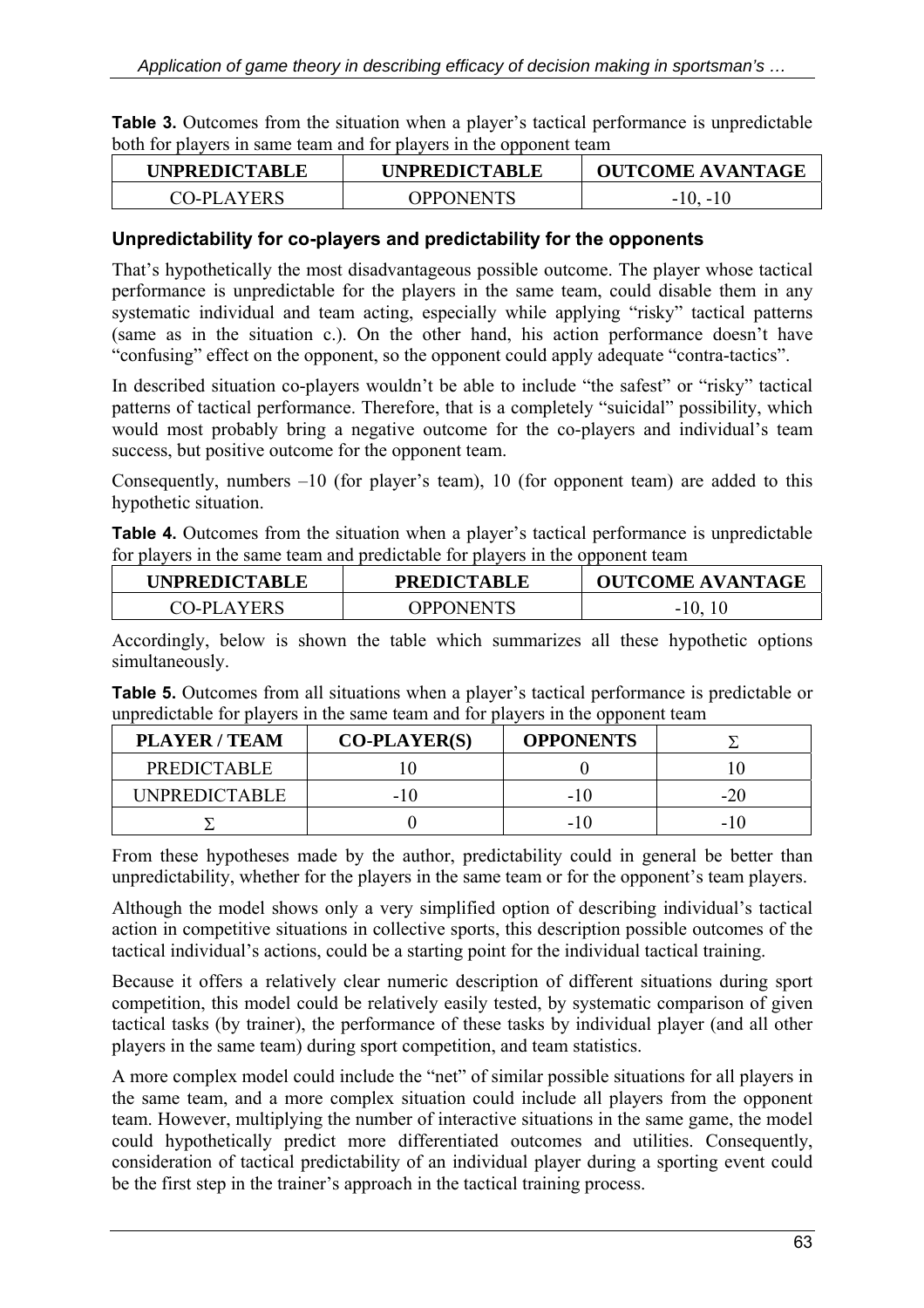# **CONCLUSIONS**

In this article, the level of predictability of the most frequent tactical performance of one player in a team sport game is considered, reflecting outcomes both on the same team's tactical performance (co-players in one player's team), as well as for the opponent team's tactical performance. In this situation, the problem of cooperation between the players in the same team, during sport competition (between two teams) is simultaneously considered, explained by conjectures derived from the game theory and from psychological theories. Four different possible situations during team sport competition could lead to considering utilities of a player's specific decisions.

The model could be relatively easily tested, in specific team sports. According to the hypotheses offered by the author, predictability is in general better than unpredictability, both for the players in the same team and for the opponent's team players. Such an approach could be the first step in finding practical solutions in individual and team tactical training, for any team sport.

## **REFERENCES**

- [1] Von Neumann, J. and Morgenstern, O.: *Theory of Games and Economic Behavior*. 2nd edition. Princeton University Press, Princeton, 1947,
- [2] -, [http://en.wikipedia.org,](http://en.wikipedia.org)
- [3] Rapoport, A. and Chammah, A.M.: *Prisoner's Dilemma: A Study in Conflict and Cooperation*. University of Michigan Press, MI, Ann Arbor, 1976,
- [4] -, *GameTheory.net A resource for educators and students of game theory*. [http://www.GameTheory.net,](http://www.GameTheory.net)
- [5] Von Neumann, J., and Morgenstern, O.: *The Theory of Games in Economic Behavior*. Wiley, New York, 1944,
- [6] Nash, J.F.: *Equilibrium points in n-person games*. Proceedings of the National Academy of Sciences USA **36**, 48-9, 1950,
- [7] Nash, J.F.: *The bargaining problem*. Econometrica **18**, 155-62, 1950,
- [8] Nash, J.F.: *Non-cooperative games*. Annals of Mathematics **54**, 286-295, 1951,
- [9] Selten, R.: *Spieltheoretische Behandlung eines Oligopolmodells mit Nachfrageträgheit*. Zeitschrift für die gesamte Staatswissenschaft **121**, 301-24, 667-89, 1965,
- [10] Harsanyi, J.C. and Selten, R.: *A General Theory of Equilibrium Selection in Games*. MIT Press., Cambridge, MA, 1988,
- [11] Columbia Encyclopedia: *The Columbia Electronic Encyclopedia*. 6<sup>th</sup> edition. Columbia University Press, 2007,
- [12] Osborne, M.J.: An Introduction to Game Theory. Oxford University Press, New York, 2004,
- [13] Colman, A.M.: *Reasoning about strategic interaction: Solution concepts in game theory*. In Manktelow, K. and Chung, M.C., eds. *Psychology of reasoning: Theoretical and historical perspectives*. Psychology Press, London, 287-308, 2004,
- [14] Hayes, R.M.: *Cooperative game theoretic models for decision-making in contexts of library cooperation*. Library Cooperations. Library Trends **51**(3), 441-461, 2003,
- [15] Colman, A.M.: *Cooperation, psychological game theory, and limitations of rationality in social interaction*.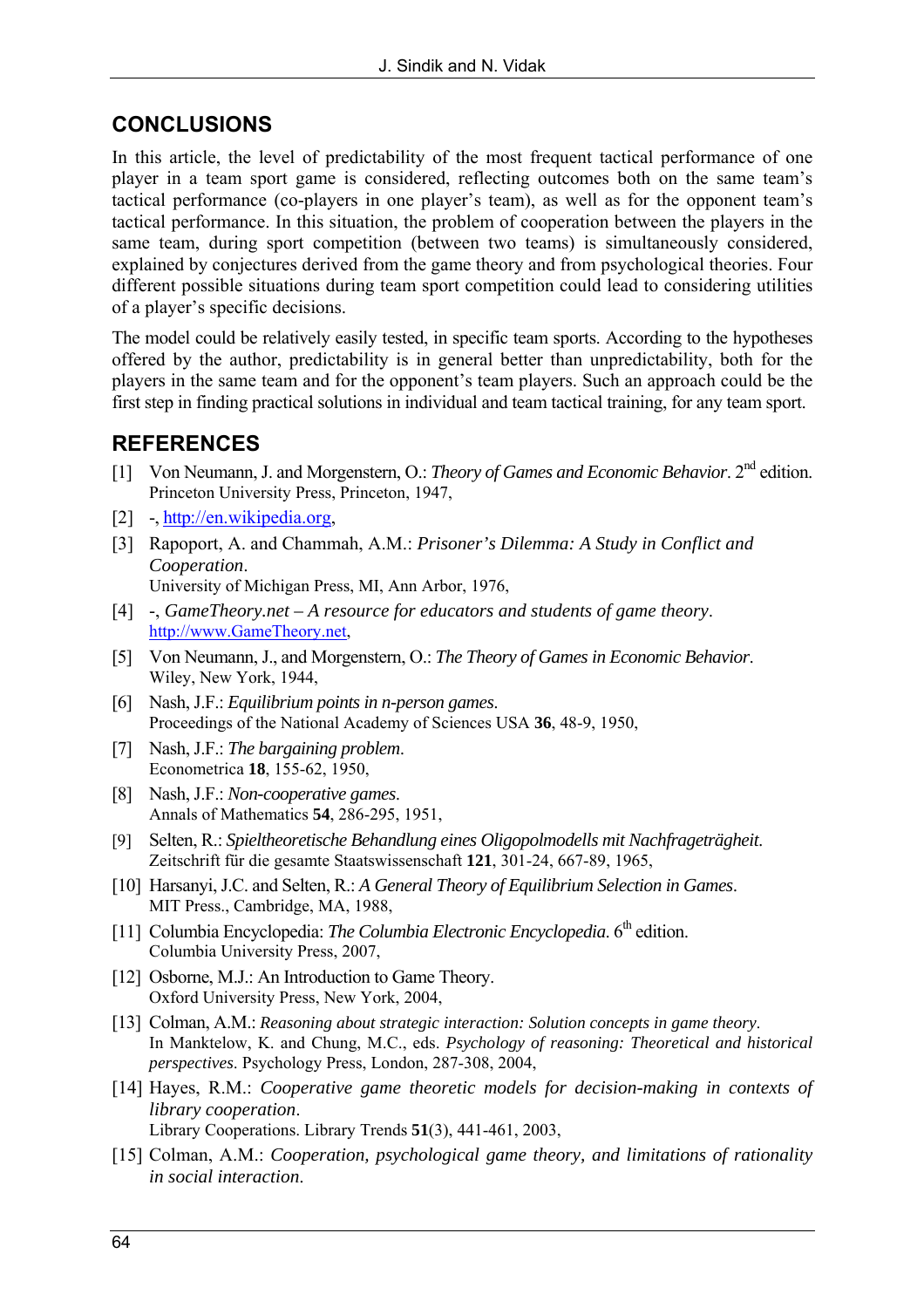Behavioral and Brain Sciences **26**, 139-153, 2003,

- [16] Harsanyi, J.C.: Games with randomly distributed payoffs: A new rationale for mixed*strategy equilibrium points*. International Journal of Game Theory **2**, 1-23, 1973,
- [17] Camerer, C.F.: *Behavioral game theory: Experiments in strategic interaction*. Russell Sage Foundation, Princeton, 1987,
- [18] Colman, A.M.: *Game Theory and Its Applications in the Social and Biological Sciences*.  $2<sup>nd</sup>$  edition. Routledge, London, 1995,
- [19] Kagel, J.H. and Roth, A.E., eds.: *Handbook of Experimental Economics*. Princeton University Press, Princeton, 1995,
- [20] Pruitt, D.G. and Kimmel, M.J.: *Twenty years of experimental gaming: Critique, synthesis, and suggestions for the future*. Annual Review of Psychology **28**, 363-392, 1977,
- [21] Bacharach, M.: *A theory of rational decision in games*. Erkenntnis **27**, 17-55, 1987,
- [22] Selten, R.: *Re-examination of the perfectness concept for equilibrium points in extensive games*. International Journal of Game Theory **4**, 25-55, 1975,
- [23] Sugden, R.; Bacharach, M. and Hurley, S., eds.: *Rational bargaining. Foundations of Decision Theory*. Blackwell, Oxford, 294-315, 1991,
- [24] Sugden, R.: *Thinking as a team: Towards an explanation of nonselfish behavior*. Social Philosophy and Policy **10**, 69-89, 1993,
- [25] Sugden, R.: *A theory of focal points*. Economic Journal **105**, 533-550, 1995,
- [26] Bacharach, M.: *Interactive team reasoning: A contribution to the theory of co-operation*. Research in Economics **53**, 117-147, 1999,
- [27] Colman, A.M.: *Crowd psychology in South African murder trials*. American Psychologist **46**, 1071-1079, 1991,
- [28] Zimbardo, P.G.: *The human choice: Individuation, reason, and order, vs deindividuation, impulse, and chaos*. Nebraska Symposium on Motivation **17**, 237-307, 1969,
- [29] Colman, A.M.: *Salience and focusing in pure coordination games*. Journal of Economic Methodology **4**, 61-81, 1997,
- [30] Colman, A.M. and Stirk, J.A.: *Stackelberg reasoning in mixed-motive games: An experimental investigation*. Journal of Economic Psychology **19**, 279-293, 1998,
- [31] Cox, R. H.: *Sport Psychology Concepts and Application*. In Croatian. Naklada Slap, Zagreb, 2005,
- [32] Szymanski, S.: *Competitive balance and gate revenue sharing in team sports*. The Journal of Industrial Economics **52**(1), 165-177, 2004,
- [33] Szymanski, S.: *The assessment: the economics of sport*. Oxford Review of Economic Policy **19**(4), 467-477, 2003,
- [34] Sindik, J.; Kolesaric, V. and Ivanec, D., eds.: *Communication view on some problem situations in working circles applying mathematical game theory with non-zero sum*. 4th Alps-Adria Psychology Simposium. Booklet of abstracts. Faculty of Philosophy, Zagreb, 69-70, 1996.